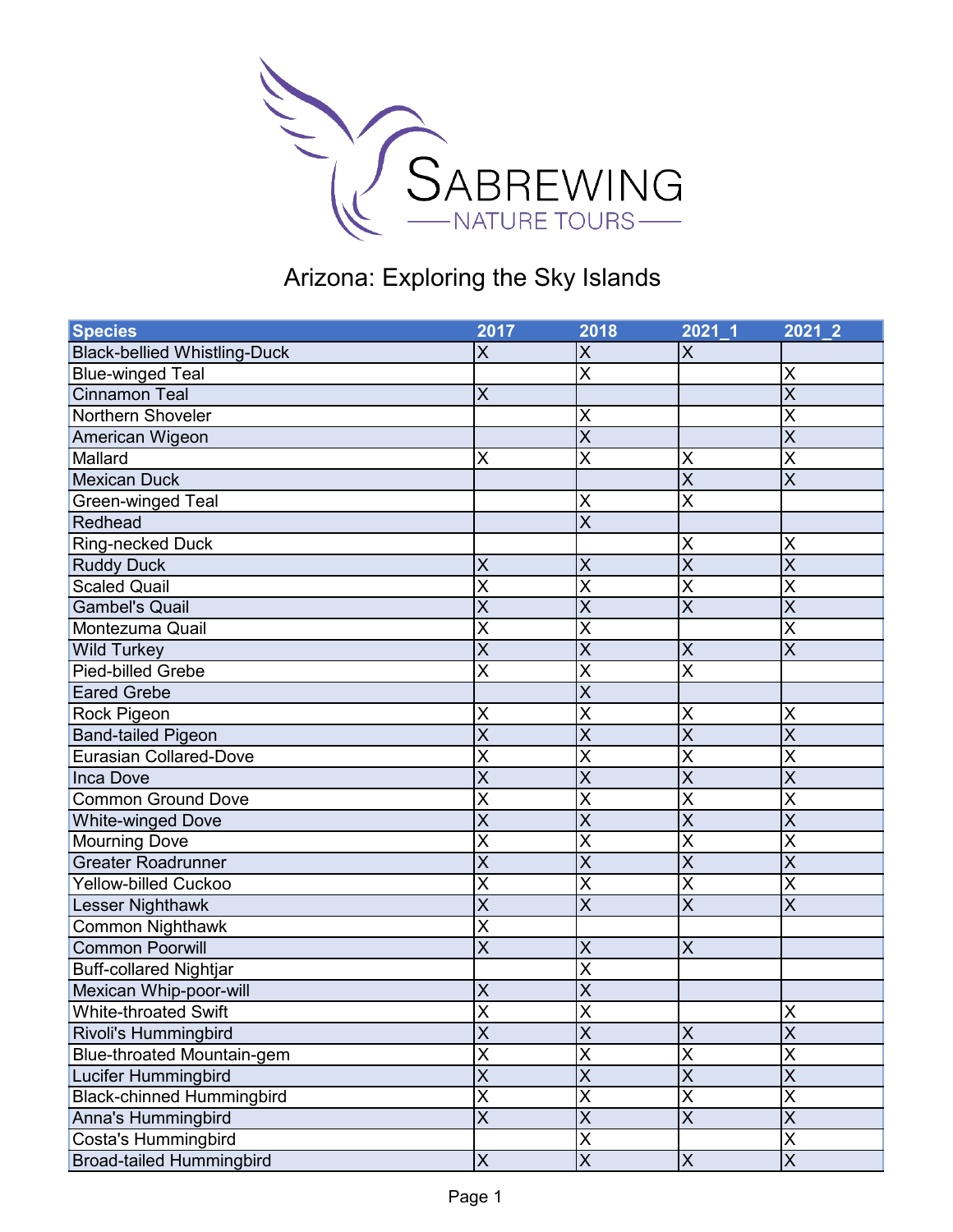| <b>Species</b>                   | 2017                    | 2018                    | $2021 - 1$              | $2021 - 2$              |
|----------------------------------|-------------------------|-------------------------|-------------------------|-------------------------|
| <b>Rufous Hummingbird</b>        | X                       | Χ                       | X                       | X                       |
| <b>Calliope Hummingbird</b>      | $\overline{\mathsf{x}}$ | $\overline{\mathsf{x}}$ | $\sf X$                 | $\overline{\mathsf{x}}$ |
| <b>Broad-billed Hummingbird</b>  | $\overline{\mathsf{x}}$ | X                       | X                       | $\overline{\mathsf{x}}$ |
| <b>Berylline Hummingbird</b>     |                         |                         | $\overline{\mathsf{X}}$ | $\overline{\mathsf{X}}$ |
| Violet-crowned Hummingbird       | X                       | Χ                       | $\overline{\mathsf{x}}$ | $\overline{\mathsf{x}}$ |
| White-eared Hummingbird          |                         |                         |                         | $\overline{\mathsf{x}}$ |
| Sora                             | X                       | X                       |                         |                         |
| <b>Common Gallinule</b>          |                         | X                       | $\sf X$                 |                         |
| <b>American Coot</b>             | $\sf X$                 | X                       | X                       | X                       |
| <b>Black-necked Stilt</b>        | $\overline{\mathsf{x}}$ | $\overline{\mathsf{x}}$ | $\overline{\mathsf{x}}$ | $\overline{\mathsf{x}}$ |
| <b>American Avocet</b>           |                         | X                       | $\overline{\mathsf{X}}$ | X                       |
| <b>Semipalmated Plover</b>       | $\sf X$                 |                         |                         | $\overline{\mathsf{x}}$ |
| Killdeer                         | $\overline{\mathsf{x}}$ | X                       | X                       | $\overline{\mathsf{x}}$ |
| Long-billed Curlew               |                         | $\overline{\mathsf{x}}$ |                         | $\overline{\mathsf{x}}$ |
| <b>Stilt Sandpiper</b>           |                         |                         |                         | $\overline{\mathsf{x}}$ |
| Sanderling                       |                         |                         | $\sf X$                 |                         |
| <b>Baird's Sandpiper</b>         | X                       | X                       | $\overline{\mathsf{X}}$ | X                       |
| Least Sandpiper                  | $\overline{\mathsf{x}}$ | $\overline{\mathsf{X}}$ | $\sf X$                 | $\overline{\mathsf{X}}$ |
| Semipalmated Sandpiper           | $\overline{\mathsf{x}}$ | X                       | $\overline{\mathsf{x}}$ | $\overline{\mathsf{x}}$ |
| <b>Western Sandpiper</b>         | $\overline{X}$          | $\overline{\mathsf{x}}$ | $\overline{\mathsf{X}}$ | $\overline{\mathsf{X}}$ |
| <b>Long-billed Dowitcher</b>     |                         | $\overline{\mathsf{x}}$ | $\overline{\mathsf{x}}$ |                         |
| <b>Wilson's Phalarope</b>        | $\sf X$                 | $\overline{\mathsf{x}}$ | $\overline{\mathsf{x}}$ | $\sf X$                 |
| <b>Spotted Sandpiper</b>         | X                       | X                       | X                       | X                       |
| Solitary Sandpiper               | $\overline{\mathsf{x}}$ |                         |                         |                         |
| Greater Yellowlegs               | X                       | X                       | X                       | $\sf X$                 |
| Willet                           |                         | $\overline{\mathsf{x}}$ |                         |                         |
| Lesser Yellowlegs                |                         | X                       | X                       | X                       |
| California Gull                  |                         | X                       |                         |                         |
| <b>Black Tern</b>                |                         | X                       |                         | X                       |
| <b>Forster's Tern</b>            |                         | $\overline{\mathsf{X}}$ |                         |                         |
| Neotropic Cormorant              | X                       |                         |                         |                         |
| Double-crested Cormorant         | $\overline{\mathsf{x}}$ |                         |                         |                         |
| <b>Brown Pelican</b>             | $\pmb{\mathsf{X}}$      | X                       |                         |                         |
| <b>Great Blue Heron</b>          | $\overline{\mathsf{x}}$ | $\overline{\mathsf{x}}$ | $\mathsf{X}$            | $\overline{\mathsf{X}}$ |
| <b>Great Egret</b>               |                         | X                       | $\overline{\mathsf{X}}$ | $\overline{\mathsf{x}}$ |
| <b>Green Heron</b>               | $\sf X$                 | $\overline{\mathsf{X}}$ |                         | $\overline{\mathsf{X}}$ |
| <b>Black-crowned Night-Heron</b> | $\overline{\mathsf{x}}$ | $\overline{\mathsf{x}}$ |                         |                         |
| <b>White-faced Ibis</b>          |                         | $\overline{\mathsf{x}}$ | $\overline{X}$          | $\times$                |
| <b>Black Vulture</b>             | $\pmb{\mathsf{X}}$      | X                       | $\overline{\mathsf{X}}$ | $\overline{\mathsf{X}}$ |
| <b>Turkey Vulture</b>            | $\overline{\mathsf{x}}$ | $\overline{\mathsf{x}}$ | $\overline{X}$          | $\overline{\mathsf{X}}$ |
| Golden Eagle                     |                         | $\overline{\mathsf{x}}$ | $\overline{\mathsf{X}}$ |                         |
| Mississippi Kite                 |                         | $\overline{\sf x}$      |                         | $\overline{\mathsf{X}}$ |
| Northern Harrier                 | X                       |                         | $\pmb{\mathsf{X}}$      |                         |
| Cooper's Hawk                    | $\overline{\mathsf{x}}$ | X                       | $\overline{\mathsf{x}}$ | $\sf X$                 |
| Northern Goshawk                 |                         | $\overline{\mathsf{x}}$ |                         |                         |
| <b>Common Black Hawk</b>         | $\overline{X}$          |                         |                         |                         |
| <b>Harris's Hawk</b>             |                         | Χ                       | $\sf X$                 |                         |
| White-tailed Hawk                | $\sf X$                 |                         |                         |                         |
| <b>Gray Hawk</b>                 | $\overline{\mathsf{X}}$ | Χ                       | $\sf X$                 | X                       |
| <b>Short-tailed Hawk</b>         |                         |                         |                         | $\overline{\mathsf{x}}$ |
| <b>Swainson's Hawk</b>           | $\pmb{\mathsf{X}}$      | X                       | $\mathsf X$             | $\overline{\mathsf{x}}$ |
| Zone-tailed Hawk                 | $\overline{\mathsf{x}}$ | $\overline{X}$          | $\overline{\mathsf{x}}$ | $\overline{\mathsf{X}}$ |
|                                  |                         |                         |                         |                         |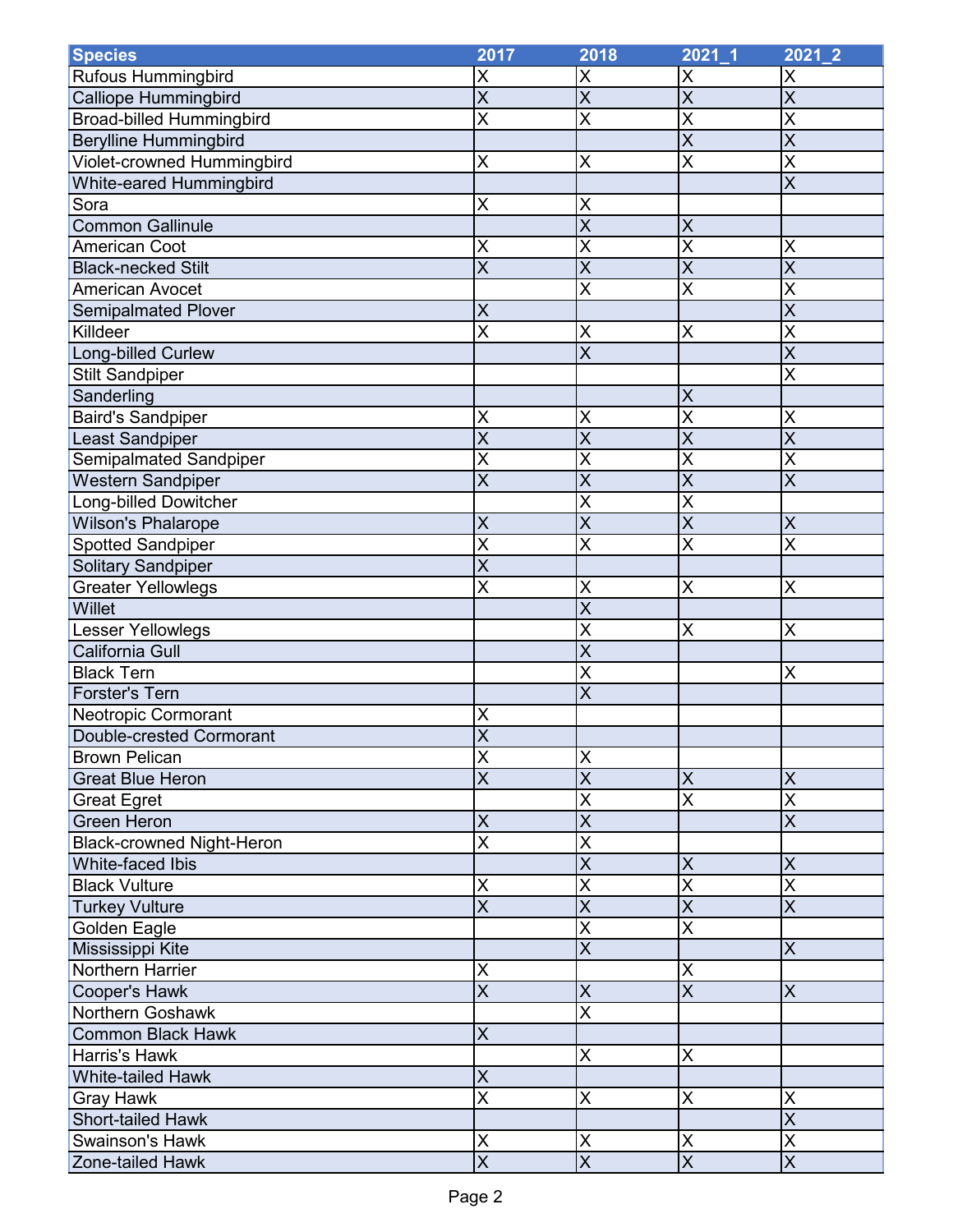| <b>Species</b>                  | 2017                    | 2018                         | $2021 - 1$                   | $2021 - 2$                   |
|---------------------------------|-------------------------|------------------------------|------------------------------|------------------------------|
| <b>Red-tailed Hawk</b>          | X                       | X                            | X                            | X                            |
| <b>Barn Owl</b>                 | $\overline{X}$          |                              |                              |                              |
| <b>Whiskered Screech-Owl</b>    | $\overline{\mathsf{x}}$ | X                            | X                            |                              |
| <b>Western Screech-Owl</b>      | $\overline{\mathsf{x}}$ | $\overline{\mathsf{x}}$      | $\overline{\mathsf{x}}$      |                              |
| <b>Great Horned Owl</b>         | $\overline{\mathsf{x}}$ | X                            |                              |                              |
| Northern Pygmy-Owl              |                         | $\overline{\mathsf{x}}$      |                              |                              |
| Elf Owl                         | X                       | X                            | $\sf X$                      |                              |
| <b>Burrowing Owl</b>            | $\overline{\mathsf{X}}$ | $\overline{\mathsf{x}}$      |                              |                              |
| Spotted Owl                     |                         |                              | X                            |                              |
| <b>Elegant Trogon</b>           | $\sf X$                 | X                            | $\overline{X}$               | X                            |
| <b>Belted Kingfisher</b>        |                         | $\overline{\mathsf{x}}$      |                              |                              |
| <b>Green Kingfisher</b>         |                         |                              |                              | $\pmb{\mathsf{X}}$           |
| Acorn Woodpecker                | X                       | X                            | X                            | $\overline{\mathsf{x}}$      |
| Gila Woodpecker                 | $\overline{\mathsf{x}}$ | $\overline{\mathsf{x}}$      | $\overline{\mathsf{X}}$      | $\overline{\mathsf{x}}$      |
| Ladder-backed Woodpecker        | $\overline{\mathsf{x}}$ | X                            | X                            | $\overline{\mathsf{x}}$      |
| Hairy Woodpecker                | $\overline{\mathsf{x}}$ | $\overline{\mathsf{x}}$      | $\overline{\mathsf{X}}$      | $\overline{\mathsf{x}}$      |
| Arizona Woodpecker              | X                       | X                            | X                            | X                            |
| Northern Flicker                | $\overline{X}$          | X                            | $\sf X$                      | $\overline{\mathsf{X}}$      |
| <b>Gilded Flicker</b>           | $\overline{\mathsf{x}}$ | $\overline{\mathsf{x}}$      | $\overline{\mathsf{x}}$      | $\overline{\mathsf{x}}$      |
| <b>American Kestrel</b>         | $\overline{\mathsf{x}}$ | $\overline{\mathsf{x}}$      | $\overline{\mathsf{x}}$      | $\overline{\mathsf{x}}$      |
| Peregrine Falcon                | $\overline{\mathsf{x}}$ | X                            |                              | $\overline{\mathsf{x}}$      |
| <b>Rose-throated Becard</b>     | $\overline{\mathsf{x}}$ | X                            |                              | $\overline{\mathsf{X}}$      |
| Northern Beardless-Tyrannulet   | $\overline{\mathsf{X}}$ | X                            | $\sf X$                      | $\overline{\mathsf{x}}$      |
| <b>Tufted Flycatcher</b>        | $\overline{\mathsf{x}}$ |                              |                              |                              |
| Olive-sided Flycatcher          |                         |                              |                              | $\pmb{\mathsf{X}}$           |
| <b>Greater Pewee</b>            | $\sf X$                 | X                            | X<br>$\overline{\mathsf{X}}$ |                              |
| <b>Western Wood-Pewee</b>       | $\overline{\mathsf{x}}$ | X                            | $\overline{\mathsf{x}}$      | X                            |
|                                 | $\overline{\mathsf{x}}$ | $\overline{\mathsf{x}}$      | $\overline{\mathsf{x}}$      |                              |
| <b>Dusky Flycatcher</b>         | X                       | X                            |                              |                              |
| Pacific-slope Flycatcher        | $\overline{X}$          | X                            | $\sf X$                      |                              |
| Cordilleran Flycatcher          | $\overline{\mathsf{x}}$ |                              |                              |                              |
| <b>Buff-breasted Flycatcher</b> | $\overline{\mathsf{x}}$ | X<br>$\overline{\mathsf{x}}$ |                              | X<br>$\overline{\mathsf{x}}$ |
| <b>Black Phoebe</b>             |                         |                              | $\sf X$                      |                              |
| Say's Phoebe                    | $\sf X$                 | X                            | $\pmb{\mathsf{X}}$           | $\sf X$                      |
| <b>Vermilion Flycatcher</b>     | $\overline{\mathsf{x}}$ | $\overline{\mathsf{x}}$      | $\overline{X}$               | $\overline{\mathsf{X}}$      |
| Dusky-capped Flycatcher         | $\overline{\mathsf{X}}$ | $\overline{\mathsf{x}}$      | $\overline{\mathsf{X}}$      | $\overline{\mathsf{x}}$      |
| Ash-throated Flycatcher         | $\overline{\mathsf{x}}$ | $\overline{\mathsf{x}}$      | $\overline{\mathsf{x}}$      |                              |
| <b>Brown-crested Flycatcher</b> | $\overline{\mathsf{X}}$ | $\overline{\mathsf{x}}$      | $\overline{\mathsf{X}}$      | X                            |
| Sulphur-bellied Flycatcher      | $\overline{\mathsf{x}}$ | $\overline{\mathsf{x}}$      | $\overline{\mathsf{x}}$      | $\overline{\mathsf{x}}$      |
| <b>Tropical Kingbird</b>        | $\overline{\mathsf{X}}$ | $\overline{\mathsf{x}}$      | $\overline{\mathsf{X}}$      | $\overline{\mathsf{x}}$      |
| Cassin's Kingbird               | $\overline{\mathsf{x}}$ | $\overline{\mathsf{x}}$      | $\overline{\mathsf{x}}$      | $\overline{\mathsf{X}}$      |
| Thick-billed Kingbird           | $\overline{\mathsf{X}}$ | X                            |                              |                              |
| Western Kingbird                | $\overline{\mathsf{x}}$ | $\overline{\mathsf{x}}$      | $\pmb{\mathsf{X}}$           | $\overline{\mathsf{X}}$      |
| <b>Bell's Vireo</b>             | $\overline{\mathsf{x}}$ | $\overline{\mathsf{x}}$      | $\overline{\mathsf{x}}$      | $\overline{\mathsf{x}}$      |
| <b>Hutton's Vireo</b>           | $\overline{\mathsf{x}}$ | $\overline{\sf x}$           | $\overline{\mathsf{x}}$      | $\overline{\mathsf{x}}$      |
| <b>Cassin's Vireo</b>           | $\overline{\mathsf{x}}$ |                              |                              |                              |
| Plumbeous Vireo                 | $\overline{\mathsf{X}}$ | X                            | $\sf X$                      | $\overline{\mathsf{X}}$      |
| <b>Warbling Vireo</b>           | $\overline{\mathsf{x}}$ | X                            | X                            | $\overline{\mathsf{X}}$      |
| Loggerhead Shrike               | $\overline{\mathsf{x}}$ | $\overline{\mathsf{x}}$      | $\overline{X}$               | $\overline{\mathsf{x}}$      |
| Steller's Jay                   | $\overline{\mathsf{x}}$ | X                            | $\sf X$                      | $\overline{\mathsf{X}}$      |
| <b>Woodhouse's Scrub-Jay</b>    | $\overline{\mathsf{X}}$ | $\overline{\mathsf{X}}$      | $\overline{X}$               | $\overline{\mathsf{X}}$      |
| Mexican Jay                     | $\overline{\mathsf{X}}$ | $\overline{\mathsf{x}}$      | $\overline{\mathsf{X}}$      | $\overline{\mathsf{X}}$      |
| Chihuahuan Raven                |                         | $\overline{\mathsf{x}}$      | $\overline{\mathsf{X}}$      | $\overline{\mathsf{X}}$      |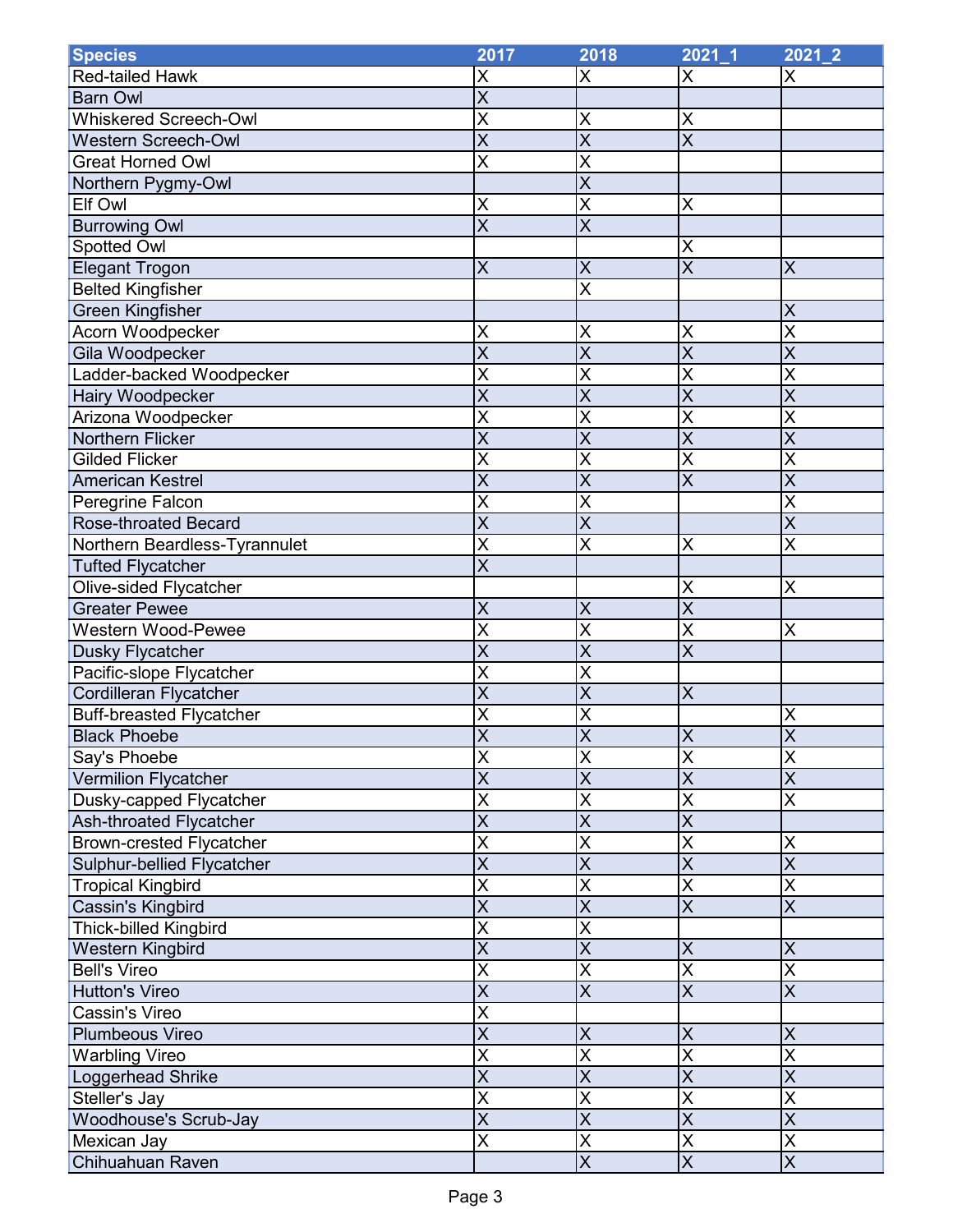| <b>Species</b>                  | 2017                    | 2018                    | $2021 - 1$              | $2021 - 2$              |
|---------------------------------|-------------------------|-------------------------|-------------------------|-------------------------|
| <b>Common Raven</b>             | X                       | X                       | X                       | X                       |
| <b>Mountain Chickadee</b>       |                         | $\overline{\mathsf{x}}$ | $\overline{X}$          | $\overline{\mathsf{x}}$ |
| <b>Mexican Chickadee</b>        | X                       | X                       | X                       | $\overline{\mathsf{x}}$ |
| <b>Bridled Titmouse</b>         | $\overline{\mathsf{x}}$ | $\overline{\mathsf{x}}$ | $\overline{\mathsf{X}}$ | $\overline{\mathsf{X}}$ |
| Juniper Titmouse                |                         | $\overline{\mathsf{x}}$ | $\overline{\mathsf{x}}$ | $\overline{\mathsf{x}}$ |
| Verdin                          | $\overline{X}$          | $\overline{\mathsf{x}}$ | $\overline{\mathsf{x}}$ | $\overline{\mathsf{X}}$ |
| <b>Horned Lark</b>              |                         | X                       |                         | $\overline{\mathsf{x}}$ |
| Northern Rough-winged Swallow   | $\sf X$                 | X                       | $\sf X$                 | $\overline{\mathsf{x}}$ |
| <b>Purple Martin</b>            | $\overline{\mathsf{X}}$ | X                       | X                       | $\overline{\mathsf{x}}$ |
| <b>Tree Swallow</b>             | $\overline{\mathsf{x}}$ | $\overline{\mathsf{x}}$ | $\overline{\mathsf{x}}$ |                         |
| Violet-green Swallow            |                         | X                       | $\overline{\mathsf{x}}$ |                         |
| <b>Bank Swallow</b>             | $\sf X$                 | X                       | $\overline{\mathsf{X}}$ |                         |
| <b>Barn Swallow</b>             | $\overline{\mathsf{x}}$ | $\overline{\mathsf{x}}$ | $\overline{\mathsf{x}}$ | X                       |
| <b>Cliff Swallow</b>            | $\overline{\mathsf{x}}$ | $\overline{\mathsf{x}}$ | $\overline{\mathsf{x}}$ | $\overline{\mathsf{x}}$ |
| <b>Bushtit</b>                  | X                       | X                       | $\overline{\mathsf{X}}$ | $\overline{\mathsf{x}}$ |
| <b>Red-breasted Nuthatch</b>    | $\overline{\mathsf{x}}$ |                         |                         | $\overline{\mathsf{x}}$ |
| <b>White-breasted Nuthatch</b>  | $\overline{\mathsf{x}}$ | X                       | $\pmb{\mathsf{X}}$      | $\overline{\mathsf{x}}$ |
| <b>Pygmy Nuthatch</b>           | $\overline{\mathsf{x}}$ | $\overline{\mathsf{X}}$ | $\overline{X}$          | $\overline{\mathsf{x}}$ |
| <b>Brown Creeper</b>            | $\overline{\mathsf{x}}$ | $\overline{\mathsf{x}}$ | $\overline{\mathsf{x}}$ | $\overline{\mathsf{x}}$ |
| <b>Blue-gray Gnatcatcher</b>    | $\overline{\mathsf{x}}$ | $\overline{\mathsf{x}}$ |                         |                         |
| <b>Black-tailed Gnatcatcher</b> | $\overline{\mathsf{x}}$ | $\overline{\mathsf{x}}$ | $\pmb{\mathsf{X}}$      | $\overline{\mathsf{X}}$ |
| <b>Black-capped Gnatcatcher</b> | $\overline{\mathsf{X}}$ | $\overline{\mathsf{x}}$ | $\overline{\mathsf{x}}$ | $\overline{\mathsf{x}}$ |
| Rock Wren                       | $\overline{\mathsf{x}}$ | X                       |                         | X                       |
| Canyon Wren                     | $\overline{\mathsf{x}}$ | $\overline{\mathsf{x}}$ | $\sf X$                 |                         |
| House Wren                      | X                       | X                       | $\overline{X}$          | X                       |
| Marsh Wren                      | $\overline{\mathsf{x}}$ |                         |                         |                         |
| <b>Bewick's Wren</b>            | $\overline{\mathsf{x}}$ | X                       | X                       | X                       |
| <b>Cactus Wren</b>              | $\overline{\mathsf{x}}$ | $\overline{\mathsf{x}}$ | $\overline{\mathsf{x}}$ | $\overline{\mathsf{x}}$ |
| <b>European Starling</b>        | $\overline{\mathsf{x}}$ | $\overline{\mathsf{x}}$ | $\overline{\mathsf{x}}$ | $\overline{\mathsf{x}}$ |
| <b>Gray Catbird</b>             | $\overline{\mathsf{x}}$ |                         |                         |                         |
| <b>Curve-billed Thrasher</b>    | $\overline{\mathsf{X}}$ | X                       | X                       | $\sf X$                 |
| <b>Bendire's Thrasher</b>       |                         | $\overline{\mathsf{x}}$ | $\overline{\mathsf{x}}$ | $\overline{\mathsf{x}}$ |
| <b>Crissal Thrasher</b>         | $\sf X$                 | X                       | X                       | X                       |
| Northern Mockingbird            | $\overline{\mathsf{X}}$ | $\overline{\mathsf{x}}$ | $\overline{X}$          | $\overline{\mathsf{X}}$ |
| <b>Eastern Bluebird</b>         | $\overline{\mathsf{x}}$ |                         | X                       | $\overline{\mathsf{x}}$ |
| <b>Western Bluebird</b>         | $\overline{\mathsf{x}}$ | X                       | $\overline{X}$          | $\overline{\mathsf{X}}$ |
| <b>Hermit Thrush</b>            | $\overline{\mathsf{x}}$ | $\overline{\mathsf{x}}$ | $\overline{\mathsf{x}}$ |                         |
| American Robin                  | $\overline{\mathsf{x}}$ | $\overline{\mathsf{x}}$ | $\overline{\mathsf{x}}$ | $\overline{\mathsf{X}}$ |
| Phainopepla                     | $\overline{\mathsf{x}}$ | X                       | X                       | $\overline{\mathsf{X}}$ |
| <b>Olive Warbler</b>            | $\overline{\mathsf{X}}$ | $\overline{\mathsf{x}}$ | $\overline{\mathsf{x}}$ | $\overline{\mathsf{X}}$ |
| House Sparrow                   | $\overline{\mathsf{X}}$ | $\overline{\mathsf{x}}$ | X                       | $\overline{\mathsf{x}}$ |
| <b>House Finch</b>              | $\overline{\mathsf{x}}$ | $\overline{\mathsf{x}}$ | $\overline{\mathsf{x}}$ | $\overline{\mathsf{x}}$ |
| <b>Red Crossbill</b>            | $\sf X$                 |                         | X                       |                         |
| <b>Pine Siskin</b>              | $\overline{\mathsf{x}}$ | X                       | $\overline{X}$          | $\sf X$                 |
| Lesser Goldfinch                | $\overline{\mathsf{x}}$ | $\overline{\mathsf{x}}$ | $\overline{\mathsf{x}}$ | $\overline{\mathsf{x}}$ |
| <b>Rufous-winged Sparrow</b>    | $\overline{\mathsf{X}}$ | $\overline{\mathsf{x}}$ | $\overline{\mathsf{x}}$ | $\overline{\mathsf{x}}$ |
| <b>Botteri's Sparrow</b>        | $\overline{\mathsf{x}}$ | X                       | $\overline{\mathsf{X}}$ | $\overline{\mathsf{X}}$ |
| <b>Cassin's Sparrow</b>         | $\overline{\mathsf{x}}$ | $\overline{\mathsf{x}}$ | $\overline{X}$          | $\overline{\mathsf{X}}$ |
| Grasshopper Sparrow             |                         | $\overline{\mathsf{x}}$ |                         |                         |
| <b>Chipping Sparrow</b>         | $\overline{X}$          | $\overline{\mathsf{x}}$ | $\sf X$                 |                         |
| <b>Black-throated Sparrow</b>   | $\overline{\mathsf{x}}$ | X                       | $\overline{\mathsf{X}}$ | X                       |
| <b>Five-striped Sparrow</b>     | $\overline{\mathsf{X}}$ | $\overline{\mathsf{X}}$ | $\overline{\mathsf{X}}$ | $\overline{\mathsf{X}}$ |